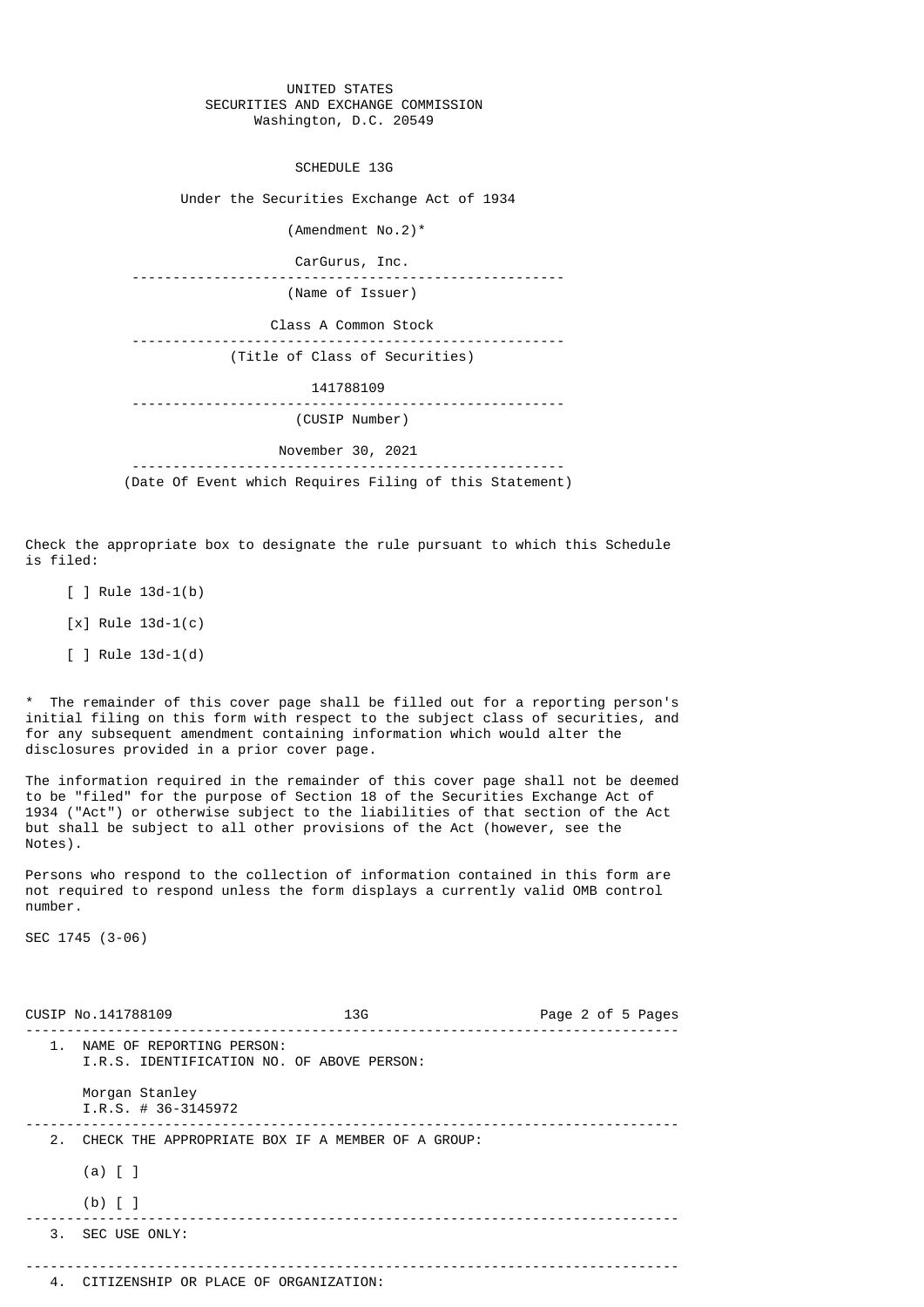|                                                                                            | Delaware.                                          |                                       |  |  |
|--------------------------------------------------------------------------------------------|----------------------------------------------------|---------------------------------------|--|--|
| NUMBER OF<br><b>SHARES</b><br>BENEFICIALLY                                                 | 5.                                                 | SOLE VOTING POWER:<br>0               |  |  |
| OWNED BY<br>EACH<br>REPORTING                                                              | 6.                                                 | SHARED VOTING POWER:<br>139,417       |  |  |
| <b>PERSON</b><br>WITH:                                                                     |                                                    | 7. SOLE DISPOSITIVE POWER:<br>0       |  |  |
|                                                                                            | 8.                                                 | SHARED DISPOSITIVE POWER:<br>243, 224 |  |  |
| 9.<br>AGGREGATE AMOUNT BENEFICIALLY OWNED BY EACH REPORTING PERSON:<br>243, 224            |                                                    |                                       |  |  |
| CHECK BOX IF THE AGGREGATE AMOUNT IN ROW (9) EXCLUDES CERTAIN SHARES:<br>10.<br>$\lceil$ 1 |                                                    |                                       |  |  |
| 11.<br>0.2%                                                                                | PERCENT OF CLASS REPRESENTED BY AMOUNT IN ROW (9): |                                       |  |  |
| HC, CO                                                                                     | 12. TYPE OF REPORTING PERSON:                      |                                       |  |  |
|                                                                                            |                                                    |                                       |  |  |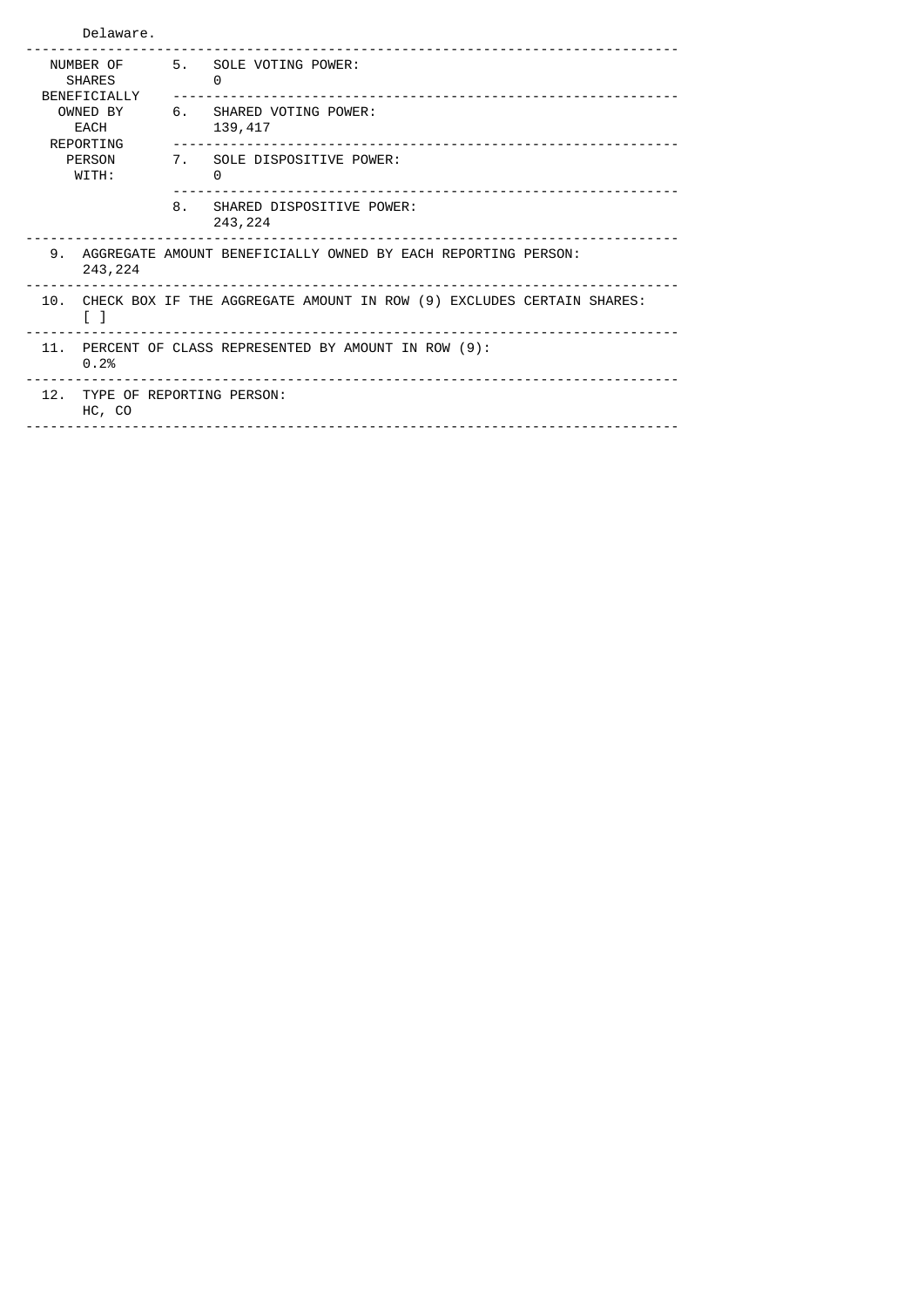| CUSIP No.141788109 |  |  |
|--------------------|--|--|
|--------------------|--|--|

| Item 1.                                               | (a)                     | Name of Issuer:                                                                                                                                                                                                          |
|-------------------------------------------------------|-------------------------|--------------------------------------------------------------------------------------------------------------------------------------------------------------------------------------------------------------------------|
|                                                       |                         | CarGurus, Inc.                                                                                                                                                                                                           |
|                                                       | (b)                     | Address of Issuer's Principal Executive Offices:                                                                                                                                                                         |
|                                                       |                         | 2 CANAL PARK<br>4TH FLOOR<br>CAMBRIDGE MA 02141<br>UNITED STATES OF AMERICA                                                                                                                                              |
| Item 2.                                               | (a)                     | Name of Person Filing:                                                                                                                                                                                                   |
|                                                       |                         | (1) Morgan Stanley                                                                                                                                                                                                       |
|                                                       | (b)                     | Address of Principal Business Office, or if None, Residence:                                                                                                                                                             |
|                                                       |                         | (1) 1585 Broadway New York, NY 10036                                                                                                                                                                                     |
|                                                       | (c)                     | Citizenship:                                                                                                                                                                                                             |
| (1) Delaware.<br>Title of Class of Securities:<br>(d) |                         |                                                                                                                                                                                                                          |
|                                                       |                         |                                                                                                                                                                                                                          |
|                                                       |                         | Class A Common Stock                                                                                                                                                                                                     |
|                                                       | (e)                     | CUSIP Number:                                                                                                                                                                                                            |
|                                                       |                         | 141788109                                                                                                                                                                                                                |
|                                                       |                         |                                                                                                                                                                                                                          |
| Item 3.                                               |                         | If this statement is filed pursuant to Sections 240.13d-1(b) or<br>$240.13d-2(b)$ or (c), check whether the person filing is a:                                                                                          |
|                                                       | $(a)$ $\lceil$ $\rceil$ | Broker or dealer registered under Section 15 of the Act<br>$(15 \cup S.C. 780)$ .                                                                                                                                        |
|                                                       | $(b)$ $\lceil$ $\rceil$ | Bank as defined in Section 3(a)(6) of the Act<br>$(15 \cup S.C. 78c)$ .                                                                                                                                                  |
|                                                       | $(c)$ [ ]               | Insurance company as defined in Section $3(a)(19)$ of the Act<br>(15 U.S.C. 78c).                                                                                                                                        |
|                                                       | $(d)$ $[$ $]$           | Investment company registered under Section 8 of the<br>Investment Company Act of 1940 (15 U.S.C. 80a-8).                                                                                                                |
|                                                       |                         | (e) [ ] An investment adviser in accordance with Sections<br>$240.13d-1(b)(1)(ii)(E);$                                                                                                                                   |
|                                                       |                         | (f) [ ] An employee benefit plan or endowment fund in accordance<br>with Section $240.13d-1(b)(1)(ii)(F)$ ;                                                                                                              |
|                                                       |                         | (g) [ ] A parent holding company or control person in accordance<br>with Section $240.13d-1(b)(1)(ii)(G);$                                                                                                               |
|                                                       | $(h)$ $[$ $]$           | A savings association as defined in Section 3(b) of the<br>Federal Deposit Insurance Act (12 U.S.C. 1813);                                                                                                               |
|                                                       |                         | (i) [ ] A church plan that is excluded from the definition of an<br>investment company under Section $3(c)(14)$ of the<br>Investment Company Act of 1940 (15 U.S.C. 80a-3);                                              |
|                                                       | $(j)$ [ ]               | A non-U.S. institution in accordance with section<br>$240.13d-1(b)(1)(ii)(J);$                                                                                                                                           |
|                                                       | $(k)$ [ ]               | Group, in accordance with sections $240.13d-1(b)(1)(ii)(K)$ .<br>If filing as a non-U.S. institution in accordance with<br>sections $240.13d-1(b)(1)(ii)(J)$ , please specify the type<br>of institution: Not Applicable |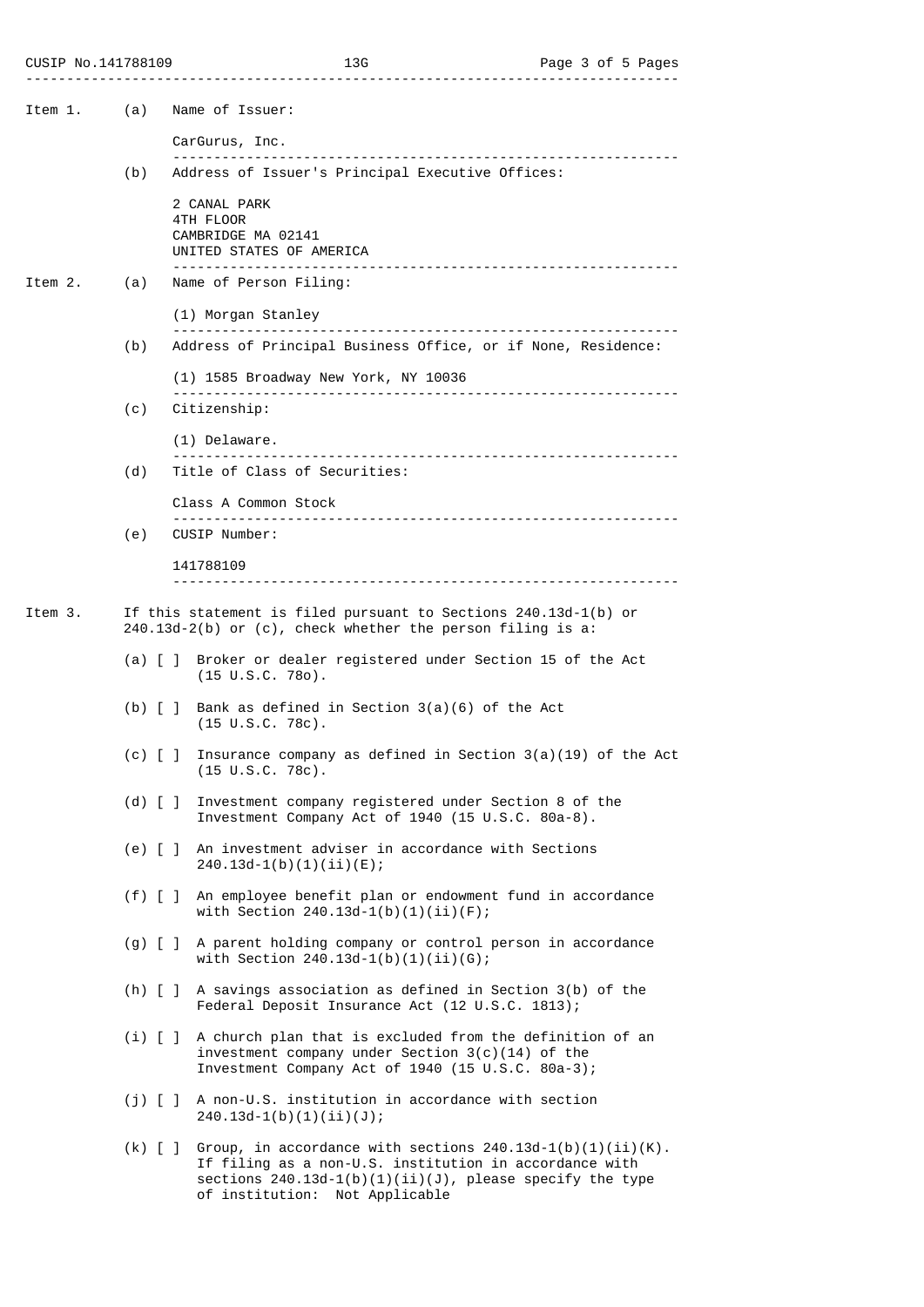- Item 4. Ownership as of November 30, 2021.\*
	- (a) Amount beneficially owned: See the response(s) to Item 9 on the attached cover page(s).
	- (b) Percent of Class: See the response(s) to Item 11 on the attached cover page(s).
	- (c) Number of shares as to which such person has:
		- (i) Sole power to vote or to direct the vote: See the response(s) to Item 5 on the attached cover page(s).
		- (ii) Shared power to vote or to direct the vote: See the response(s) to Item 6 on the attached cover page(s).
		- (iii) Sole power to dispose or to direct the disposition of: See the response(s) to Item 7 on the attached cover page(s).
		- (iv) Shared power to dispose or to direct the disposition of: See the response(s) to Item 8 on the attached cover page(s).
- Item 5. Ownership of Five Percent or Less of a Class.

 (1) As of the date hereof, Morgan Stanley has ceased to be the beneficial owner of more than five percent of the class of securities.

Item 6. Ownership of More Than Five Percent on Behalf of Another Person.

Not Applicable

Item 7. Identification and Classification of the Subsidiary which Acquired the Security Being Reported on By the Parent Holding Company.

Not Applicable

Item 8. Identification and Classification of Members of the Group.

Not Applicable

Item 9. Notice of Dissolution of Group.

Not Applicable

Item 10. Certification.

 (1) By signing below I certify that, to the best of my knowledge and belief, the securities referred to above were not acquired and are not held for the purpose of or with the effect of changing or influencing the control of the issuer of the securities and were not acquired and are not held in connection with or as a participant in any transaction having that purpose or effect.

In Accordance with the Securities and Exchange Commission Release No. 34-39538 (January 12, 1998) (the "Release"), this filing reflects the securities beneficially owned, or that may be deemed to be beneficially owned, by certain operating units (collectively, the "MS Reporting Units") of Morgan Stanley and its subsidiaries and affiliates (collectively, "MS"). This filing does not reflect securities, if any, beneficially owned by any operating units of MS whose ownership of securities is disaggregated from that of the MS Reporting Units in accordance with the Release.